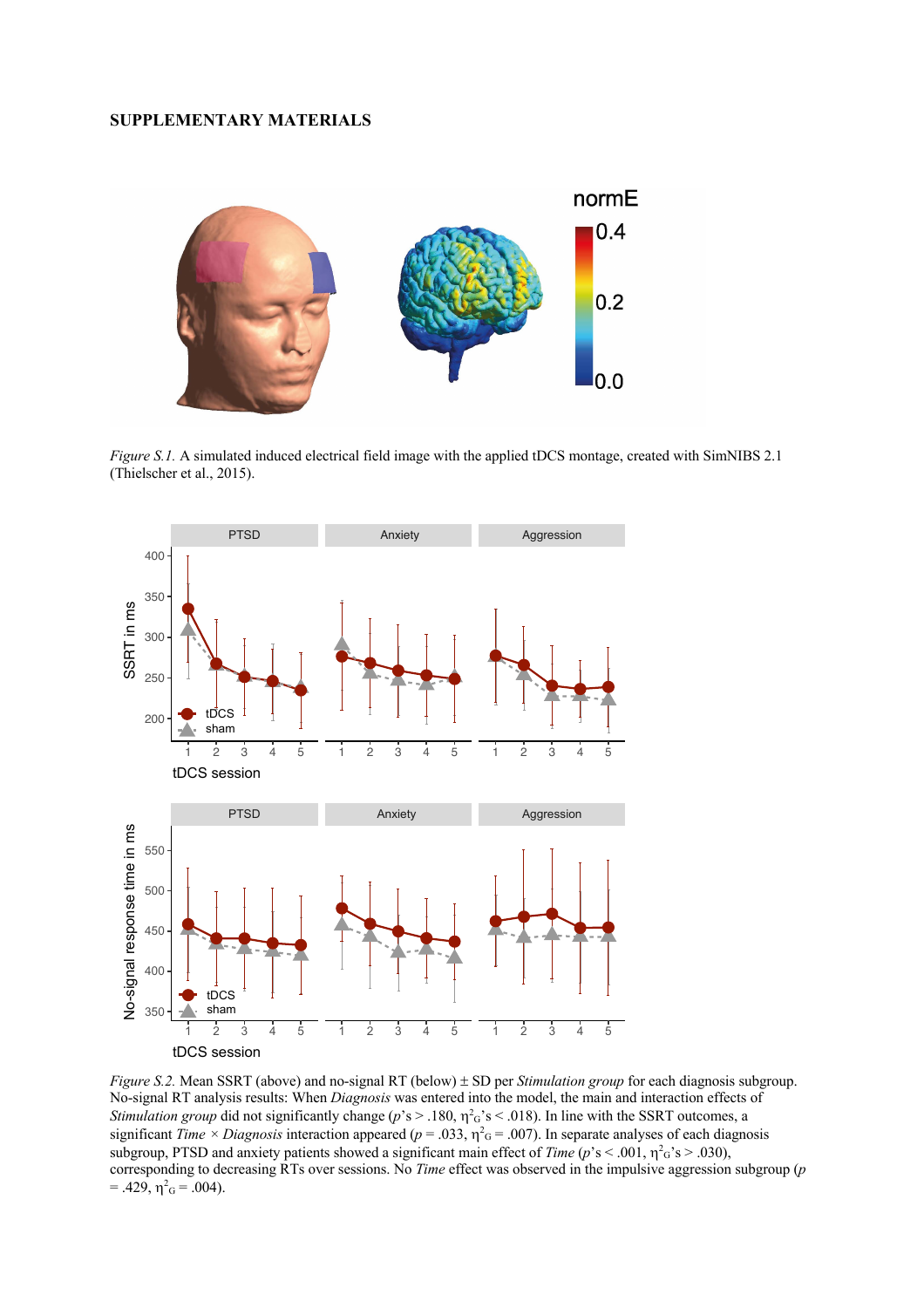### **Influence of baseline inhibitory control on tDCS effects in SST training**

The SSRT change score (ΔSSRT = SSRT at session 5 – SSRT at session 1) was regressed on *preassessment Go/no-go scores* (RT and accuracy, separately) together with the predictor *Stimulation group,* and their interaction. The results are presented in Table S.1. *Go-RT* and *No-go accuracy* did not interact significantly with *Stimulation group* in predicting SSRT change, suggesting that baseline go/no-go performance did not influence tDCS effects on SSRT enhancement. No-go accuracy did have a main effect on the SSRT change score. Correlation analysis showed that lower no-go accuracy at baseline was associated with stronger SSRT improvements during training  $(r = .24, p = .036)$ , implying that worse inhibitory control performance at baseline may leave more room for performance improvement during inhibitory control training.

| Predictor                                                                                     | $F$ (df) | <i>p</i> -value |  |  |
|-----------------------------------------------------------------------------------------------|----------|-----------------|--|--|
| <b>Formula:</b> $\triangle SSRT \sim$ Stimulation group $*$ Go-RT at pre-assessment           |          |                 |  |  |
| Stimulation group                                                                             | 0.25(1)  | .619            |  |  |
| $Go-RT$                                                                                       | 0.03(1)  | .854            |  |  |
| Stimulation group $\times$ Go-RT                                                              | 0.66(1)  | .418            |  |  |
| <b>Formula:</b> $\triangle SSTRT \sim$ Stimulation group $*$ No-go accuracy at pre-assessment |          |                 |  |  |
| Stimulation group                                                                             | 0.26(1)  | .610            |  |  |
| No-go accuracy                                                                                | 4.69(1)  | .033            |  |  |
| Stimulation group $\times$ No-go accuracy                                                     | 0.01(1)  | .933            |  |  |

Table S.1. Regression outcomes of models testing the predictive value of baseline go/no-go performance.

# **IAT – Quad model details and outcomes**

The Quad model (Conrey et al., 2005) includes the following components that drive response behavior in the IAT: association activation (AC: "the likelihood that automatic bias is activated by a stimulus"), discriminability (D: "the likelihood that a correct response can be determined"), overcoming bias (OB: "the likelihood that automatic bias is overcome"), and guessing (G: "the likelihood that, in the absence of other information, a guessing bias drives responses). The D and G parameters were defined for target words and attribute words separately (i.e., for target words:  $D<sub>target</sub>$  and  $G<sub>target</sub>$ , and for attribute words: D<sub>attribute</sub> and G<sub>attribute</sub>). A single parameter was defined for AC and OB, as bidirectional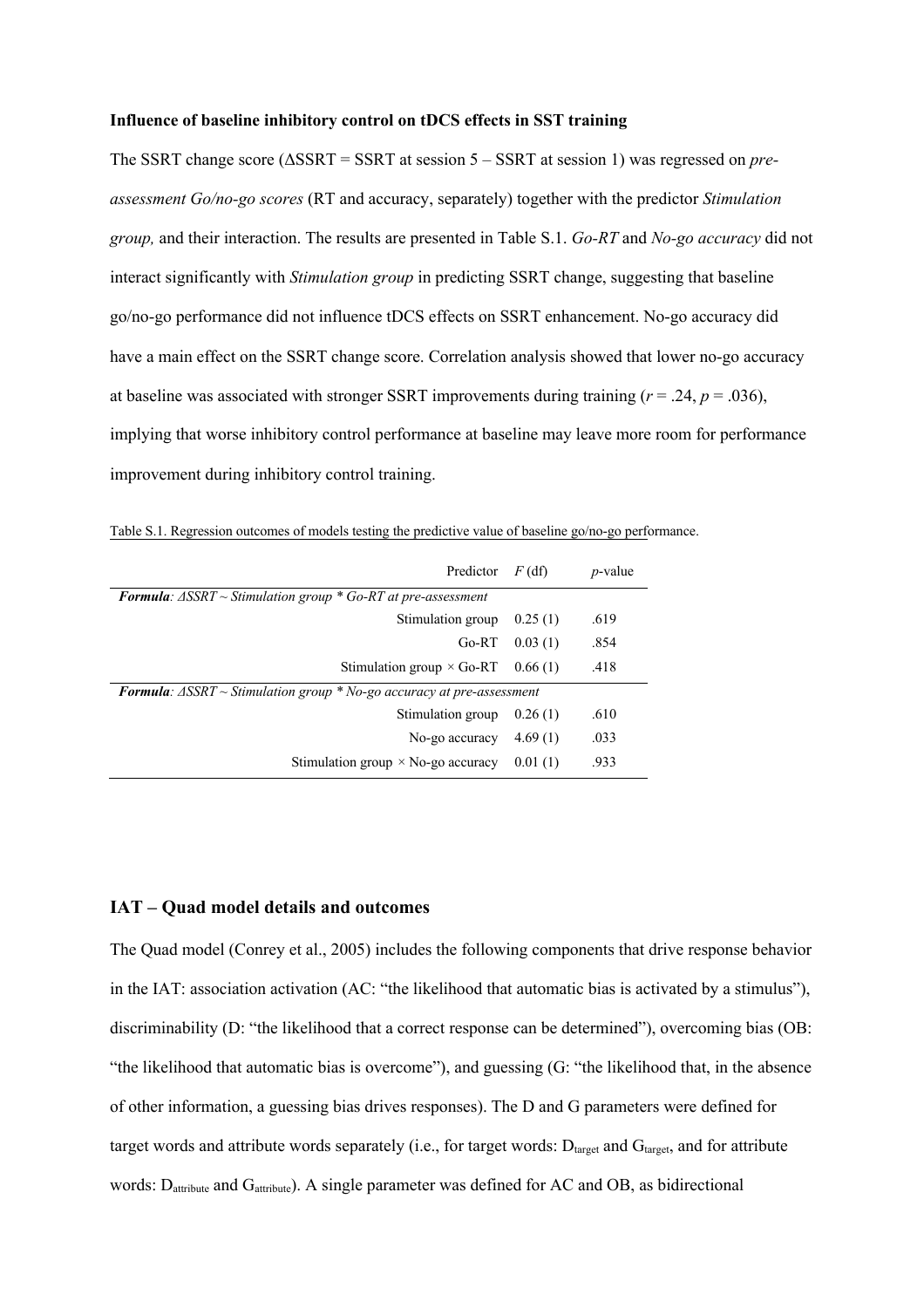associations were assumed (Greenwald et al., 2002). The model was fitted on the number of correct and incorrect responses per trial category and task phase from all participants, separately for the preand post-assessment and for the active tDCS and sham groups.

To test group differences in the overcoming bias (OB) parameter at post-assessment, we tested the free model (for parameter estimations, see Table S.2.) against a model where OB was constrained to  $OB_{tDCS} = OB_{sham}$  in a loglikelihood ratio test. The model fit improved very little ( $\triangle AIC = -1.09$ ), indicating that the OB parameter did not differ significantly between groups post-intervention. To test changes in OB over time in both groups, we tested the free model against a model where OB was constrained to  $OB_{P_{\text{rec}}} = OB_{\text{Post}}$ . This slightly reduced model fit in both stimulation groups as reflected by small increases in Akaike's Information Criterion (ΔAIC) (tDCS group: ΔAIC = +3.83, sham group:  $\Delta AIC = +0.54$ ), indicating that OB changed from pre-to-post intervention. OB decreased over time, representing reduced implicit inhibitory control, see Table S.2.

Table S.2. Quad model parameters for latent variables underlying IAT performance.

|                                | tDCS           |             |                 |                | Sham           |               |                 |                |
|--------------------------------|----------------|-------------|-----------------|----------------|----------------|---------------|-----------------|----------------|
|                                | Pre-assessment |             | Post-assessment |                | Pre-assessment |               | Post-assessment |                |
| Parameter                      | Estimate       | $CI - 95\%$ | Estimate        | $CI - 95\%$    | Estimate       | $CI - 95\%$   | Estimate        | $CI - 95\%$    |
| AC                             | .41            | [.17, .64]  | .11             | $[-.12, .33]$  | .14            | $[-.16, .45]$ | .13             | $[-.10, .37]$  |
| D <sub>target</sub>            | .94            | [.92, .95]  | .91             | [.89, .93]     | .95            | [.94, .97]    | .91             | [.89, .93]     |
| $D_{\text{attribute}}$         | .96            | [.95, .98]  | .93             | [.91, .94]     | .95            | [.93, .97]    | .94             | [.92, .96]     |
| $\mathrm{G}_{\mathrm{target}}$ | .52            | [.42, .63]  | .50             | [.42, .57]     | .54            | [.42, .65]    | .47             | [.39, .55]     |
| $G_{\text{attribute}}$         | .61            | [.47, .75]  | .64             | [.56, .73]     | .44            | [.32, .55]    | .50             | [.40, .61]     |
| OΒ                             | 1.00           | [.96, 1.04] | .69             | $[-.17, 1.52]$ | .84            | [.39, 1.28]   | .58             | $[-.30, 1.45]$ |

#### **Dot-probe task**

The dot-probe task measures attentional biases for threat. In this task, a pair of face cues (one angry face and one neutral face) were presented on a computer screen, divided over the upper and lower half of the screen. After a variable cue-stimulus interval (CSI; 200, 400, 600, 900 or 1200 ms), the face cues were replaced by a probe stimulus ('>>>' or '<<<') and a distractor stimulus (' $\lor\lor$ ' or ' $\land\land\lor$ '). Participants were instructed to identify the direction of the probe stimulus (left or right) as fast as possible by pressing the correct button on the keyboard: 'F' or 'J'. The probe stimulus randomly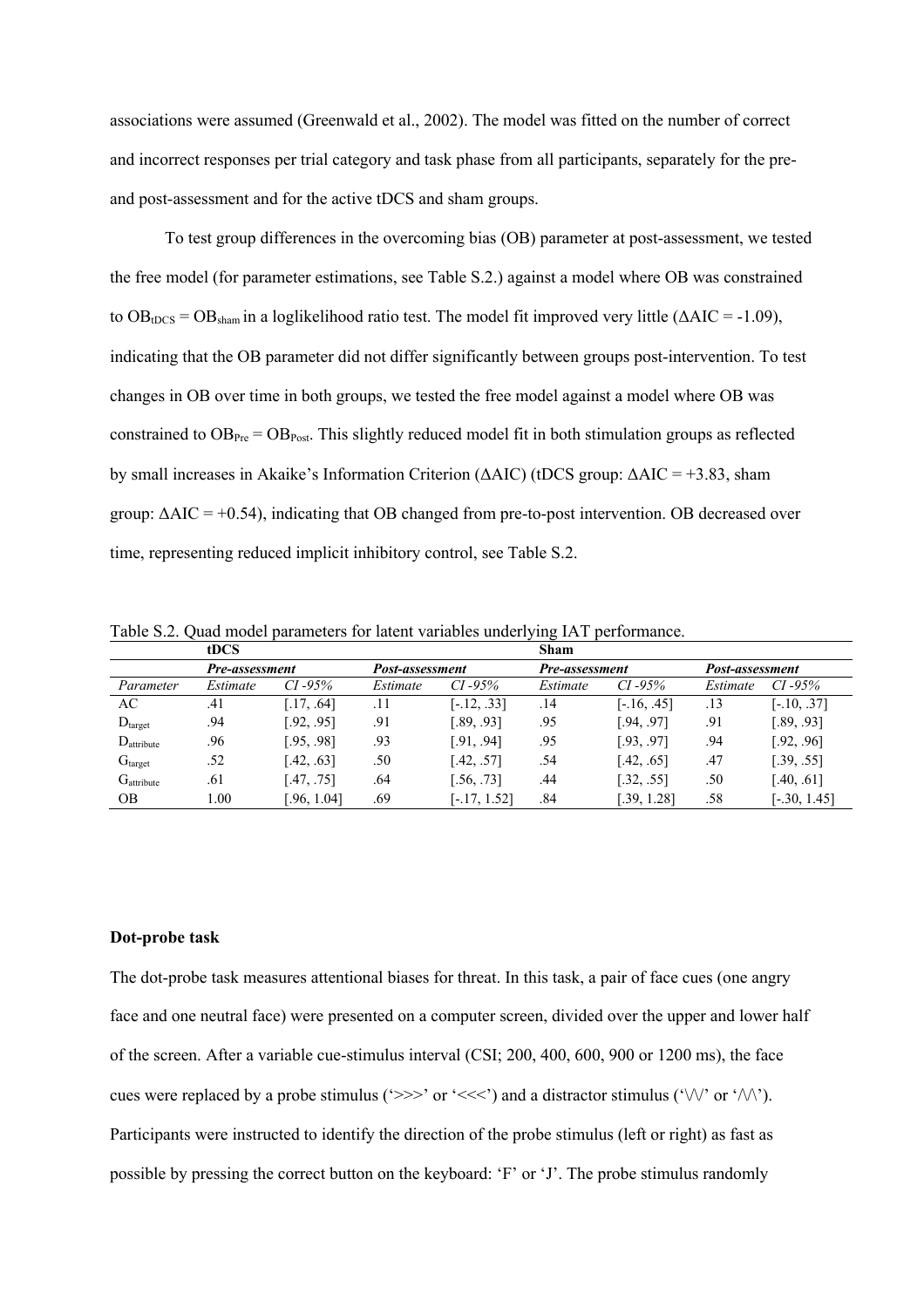appeared in the angry face cue location or in the neutral face cue location. An attentional bias toward the threat (here: angry face) location is induced by the fast attention capture of threat cues, especially at short CSIs (Cisler & Koster, 2010). A threat avoidance bias is also found in PTSD and anxiety patients, especially at longer CSIs. The attentional bias is computed as the RT difference between stimuli in the threat vs. neutral location (RT threat – RT neutral). The dot-probe task was only assessed post-intervention.

**Results**. Data were not available for 8 participants who did not complete the dot-probe task, leaving a sample of 88 for attention bias analysis (42 active tDCS, 46 sham). The attentional bias scores across CSI durations showed a very low split-half reliability of *r* = -0.10. This is not surprising in light of recent insights: dot-probe performance does often not reliably measure attentional bias (McNally, 2019), although this task has also shown reliable results (see e.g. [Gladwin & Vink, 2020]). Considering that the tDCS intervention could have modulated aspects of dot-probe task performance, we carried out the preregistered analysis in spite of the low reliability.

Overall, both active tDCS and sham groups showed very small attentional bias scores that did not significantly differ from zero (attentional bias score in ms – active tDCS:  $M = 5.3 \pm 27.7$ ; sham: 1.4 ±25.1). Regardless of controlling for *Age* and *Medication use*, the attentional bias scores were not significantly influenced by *Stimulation group* or *CSI duration* (all *p*'s > .38), see Table S.3.

|        | <b>CSI</b>        | <b>Attentional bias score</b> | <b>Effect</b>                  | p    | $\eta^2$ <sub>G</sub> |
|--------|-------------------|-------------------------------|--------------------------------|------|-----------------------|
| Active | $200 \text{ ms}$  | $-5.4$ $\pm 81.5$             | Stimulation group              | .629 | .001                  |
| tDCS   | $400 \text{ ms}$  | $-17.1 \pm 68.4$              | <i>CSI</i>                     | .386 | .011                  |
|        | $600 \text{ ms}$  | $17.2 \pm 87.6$               | Stimulation group $\times$ CSI | .756 | .005                  |
|        | $900 \text{ ms}$  | $-1.5$ $\pm 70.2$             |                                |      |                       |
|        | $1200 \text{ ms}$ | $-8.1 \pm 73.0$               |                                |      |                       |
| Sham   | $200 \text{ ms}$  | $-0.3$ $\pm 84.8$             |                                |      |                       |
|        | $400 \text{ ms}$  | $-10.4$ $\pm 70.4$            |                                |      |                       |
|        | $600 \text{ ms}$  | $+72.2$<br>11.9               |                                |      |                       |
|        | $900 \text{ ms}$  | $\pm 80.1$<br>1.7             |                                |      |                       |
|        | $1200 \text{ ms}$ | $\pm 73.1$<br>1.7             |                                |      |                       |

**Table S.3.** Attentional bias scores (mean ±standard deviation) and analysis results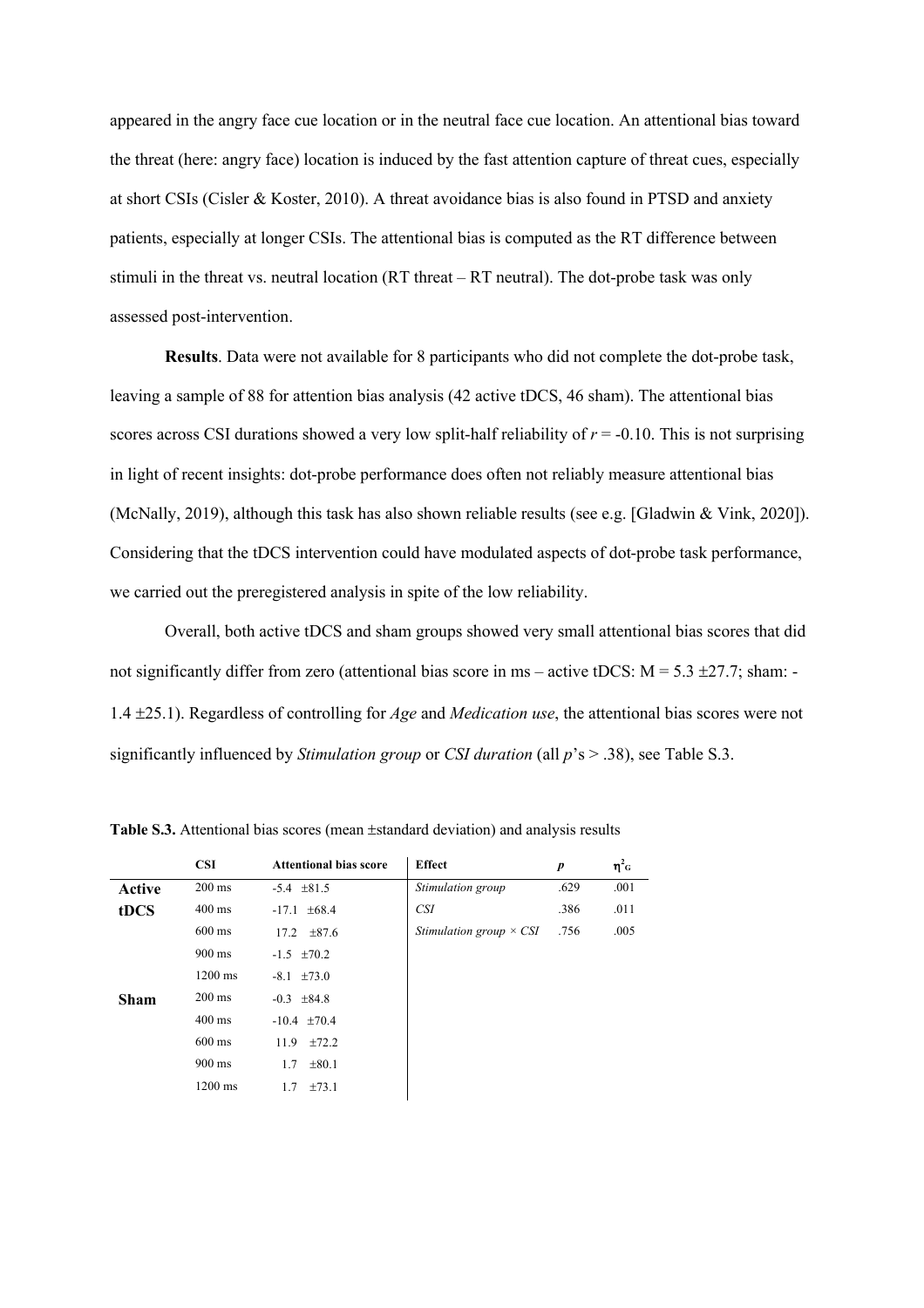## **PANAS Positive Affect and STAXI-2 Anger Control subscales results**

*PANAS Positive Affect.* There were no significant main effects of *Stimulation group* or *Time*  $(p's > .19)$  on Positive Affect scores, and no significant *Stimulation group*  $\times$  *Time* interaction effect (*p*  $= .244, \eta^2$ <sub>G</sub> $= .006$ ).

*STAXI-2 Anger Expression and Control.* For the STAXI-2 Anger Expression scales, only the interaction *Time*  $\times$  *Subscale* was significant ( $p < .001$ ,  $\eta^2$ <sub>G</sub> = .019). As expected, the Expression subscale scores decreased from pre- to post-assessment, indicating a reduction in anger expression (mean item scores – Anger Expression Out:  $M_{\text{pre}}$  ±SD = 2.5 ±0.5,  $M_{\text{post}}$  = 2.3 ±0.5; Anger Expression In:  $M_{pre} = 2.4 \pm 0.5$ ,  $M_{post} = 2.4 \pm 0.5$ ). Pairwise comparisons showed that the Express Anger Out subscale significantly decreased from pre- to post-assessment  $(p = .018)$ , and from post-assessment to the 1-year follow-up ( $p = .006$ ). The Express Anger In subscale did not significantly change between subsequent measurements (all  $p$ 's  $>$  .120). The Control subscale scores increased significantly from pre- to post-assessment (respectively:  $p = .021$ ,  $p = .043$ ), indicating more anger control (Anger Control Out:  $M_{\text{pre}}$   $\pm$ SD = 2.1  $\pm$ 0.6,  $M_{\text{post}}$  = 2.3  $\pm$ 0.5; Anger Control In:  $M_{\text{pre}}$  = 2.2  $\pm$ 0.6,  $M_{\text{post}}$  = 2.5 ±0.5), but showed no further change to the follow-ups at 3 months and 1 year (*p*'s > .100). The interaction effects of interest, *Stimulation group*  $\times$  *Time* ( $p = .533$ ) and *Stimulation group*  $\times$  *Time*  $\times$ *Subscale* ( $p = .743$ ) were not significant.

| <b>Formula:</b> Asymptom score $\sim$ Stimulation group + $\triangle$ SSRT |          |            |  |  |
|----------------------------------------------------------------------------|----------|------------|--|--|
| Predictor                                                                  | $F$ (df) | $p$ -value |  |  |
| <i>Outcome: ∆symptom score PCL-5</i>                                       |          |            |  |  |
| Stimulation group                                                          | 1.43(1)  | .235       |  |  |
| <b>ASSRT</b>                                                               | 0.30(1)  | .583       |  |  |
| Outcome: Asymptom score PANAS Negative Affect                              |          |            |  |  |
| Stimulation group                                                          | 0.01(1)  | .936       |  |  |
| <b>ASSRT</b>                                                               | 0.05(1)  | .818       |  |  |
| Outcome: Asymptom score STAXI-2 Trait Anger                                |          |            |  |  |
| Stimulation group                                                          | 2.48(1)  | .119       |  |  |
| <b>ASSRT</b>                                                               | 1.18(1)  | .280       |  |  |

Table S.4. Regression outcomes of models testing the predictive value of SSRT improvement.

#### **Exploratory analyses – Statistical outcomes of regression models**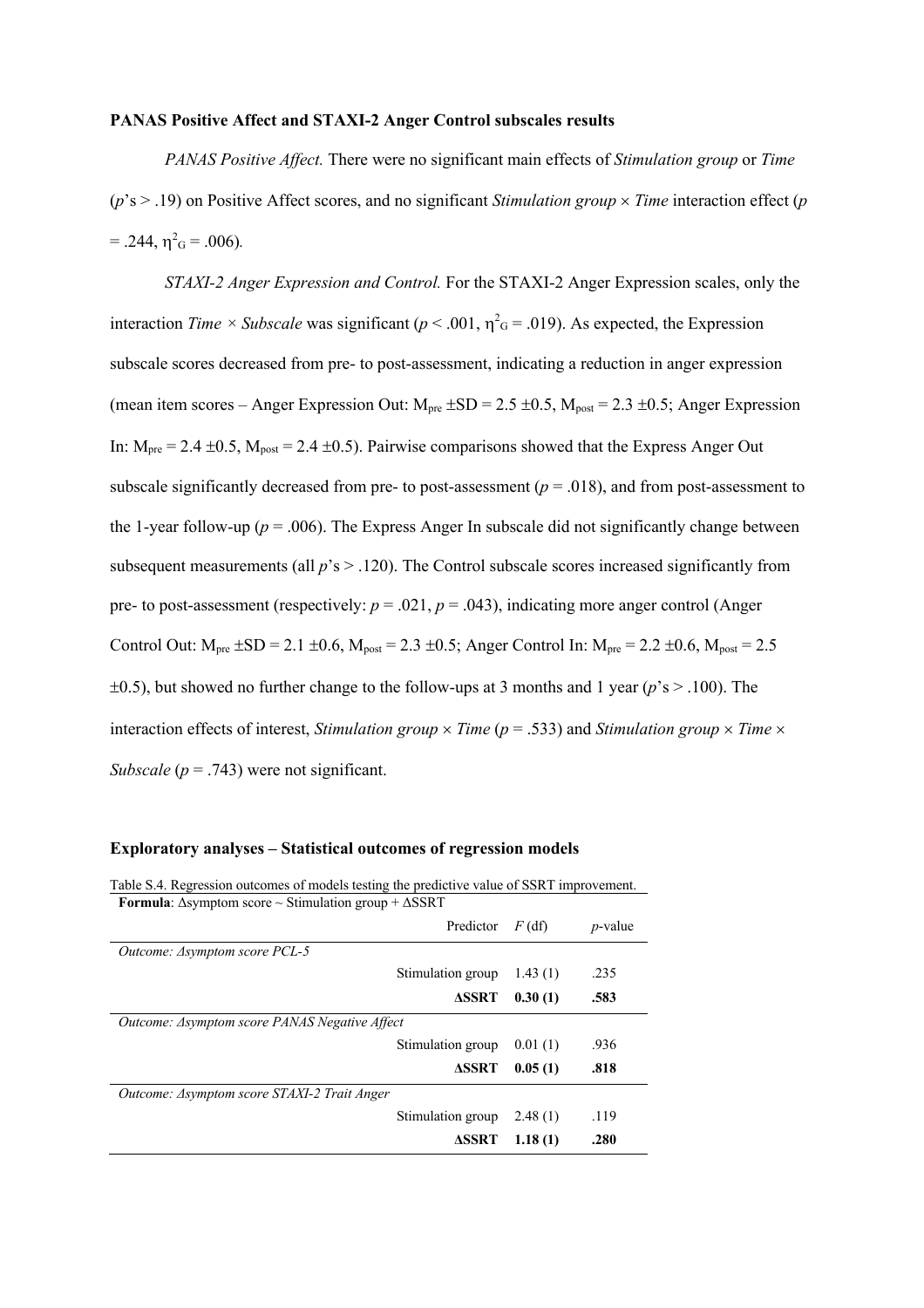| Predictor                                                    | $F$ (df)  | $p$ -value |
|--------------------------------------------------------------|-----------|------------|
| Outcome: Post-assessment symptom score PCL-5                 |           |            |
| Pre-assessment symptom score PCL-5                           | 225.10(1) | < 0.01     |
| Stimulation group                                            | 2.27(1)   | .135       |
| <b>SSRT</b> on session 5                                     | 0.00(1)   | .980       |
| Outcome: Post-assessment symptom score PANAS Negative Affect |           |            |
| Pre-assessment symptom score PANAS Negative Affect           | 120.09(1) | < 0.01     |
| Stimulation group                                            | 0.34(1)   | .562       |
| <b>SSRT</b> on session 5                                     | 0.17(1)   | .680       |
| Outcome: Post-assessment symptom score STAXI-2 Trait Anger   |           |            |
| Pre-assessment symptom score STAXI-2 Trait Anger             | 175.02    | < 0.001    |
| Stimulation group                                            | 0.09(1)   | .761       |
| <b>SSRT</b> on session 5                                     | 0.510(1)  | .477       |

Table S.5. Regression outcomes of models testing the predictive value of achieved SSRT level on session 5. **Formula:** Post-assessment symptom score  $\sim$  Stimulation group + pre-assessment symptom score + SSRT on session 5

## **References**

- Cisler, J. M., & Koster, E. H. W. (2010). Mechanisms of attentional biases towards threat in anxiety disorders: An integrative review. In *Clinical Psychology Review*. https://doi.org/10.1016/j.cpr.2009.11.003
- Conrey, F. R., Sherman, J. W., Gawronski, B., Hugenberg, K., & Groom, C. J. (2005). Separating multiple processes in implicit social cognition: the quad model of implicit task performance. *Journal of Personality and Social Psychology*, *89*(4), 469–487. https://doi.org/10.1037/0022- 3514.89.4.469
- Gladwin, T. E., & Vink, M. (2020). Spatial anticipatory attentional bias for threat: Reliable individual differences with RT-based online measurement. *Consciousness and Cognition*, *81*, 102930. https://doi.org/10.1016/j.concog.2020.102930
- Greenwald, A. G., Rudman, L. A., Nosek, B. A., Banaji, M. R., Farnham, S. D., & Mellott, D. S. (2002). A unified theory of implicit attitudes, stereotypes, self-esteem, and self-concept. *Psychological Review*. https://doi.org/10.1037/0033-295X.109.1.3
- McNally, R. J. (2019). Attentional bias for threat: Crisis or opportunity? In *Clinical Psychology Review*. https://doi.org/10.1016/j.cpr.2018.05.005

Thielscher, A., Antunes, A., & Saturnino, G. B. (2015). Field modeling for transcranial magnetic